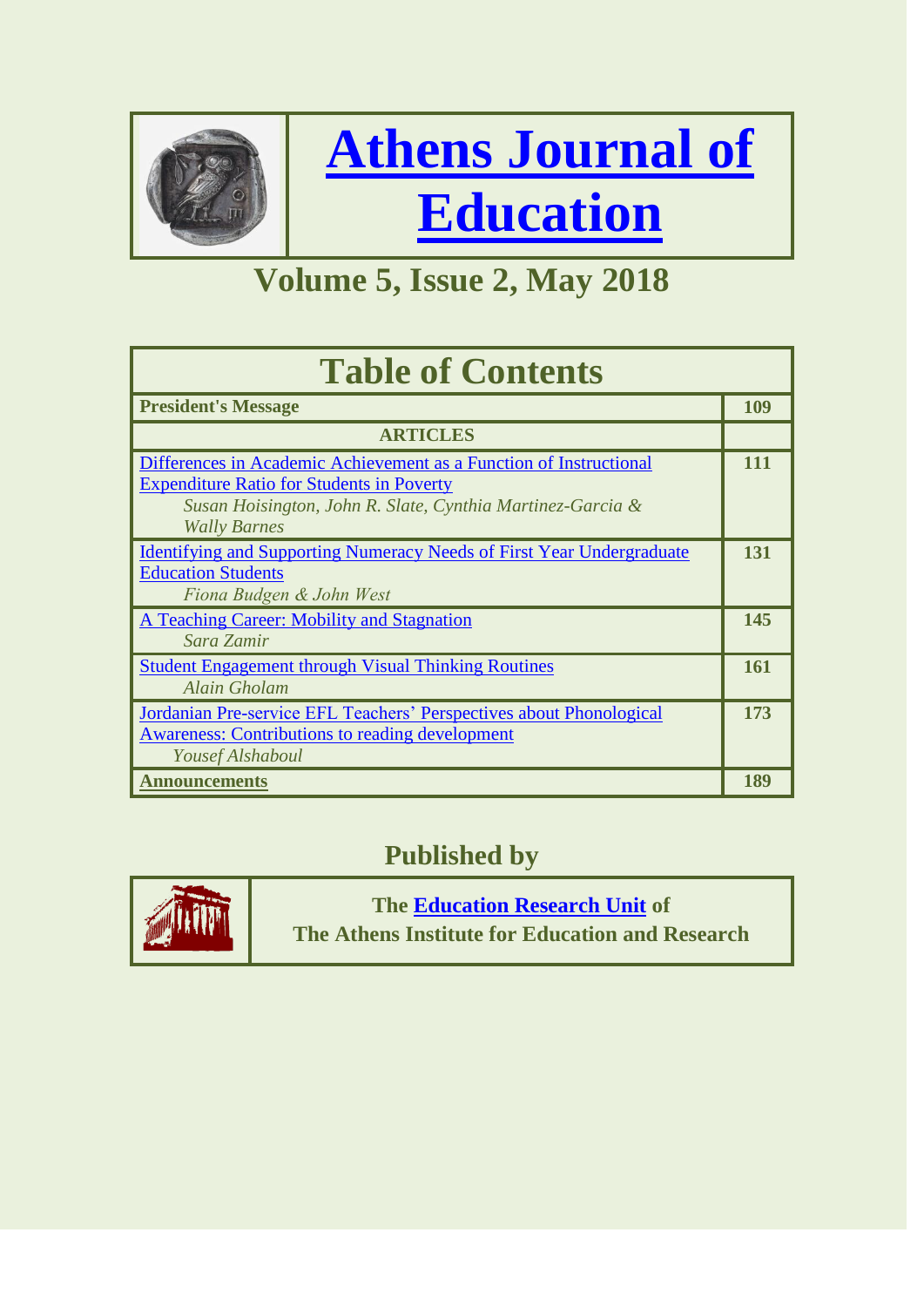[Athens Journal of Education:](https://www.athensjournals.gr/aje) A Journal of [The Education Research Unit](http://www.atiner.gr/EDUCATION-UNIT.htm) of The Athens Institute for Education and Research ISSN NUMBER: 2241-7958 *DOI: 10.30958/aje*

#### **Editors**

- Dr. Alexander Makedon, Head, [Education Research Unit,](http://www.atiner.gr/docs/EDUCATION_UNIT.htm) ATINER & Professor of Philosophy of Education, Arellano University in Manila, Philippines.
- Dr. Julia Underwood, Professor, Azusa Pacific University, USA.

#### **[Editorial and Reviewers' Board](https://www.athensjournals.gr/aje/eb)**

#### **Managing Editor**

Ms. Afrodete Papanikou **Offices** Athens Institute for Education and Research 8 Valaoritou Street, 10671 Athens, Greece Phone: + 30 210 3634210 Fax + 30 210 3634209 Email: [education-journal@atiner.gr](mailto:education-journal@atiner.gr) URL:<https://www.athensjournals.gr/aje>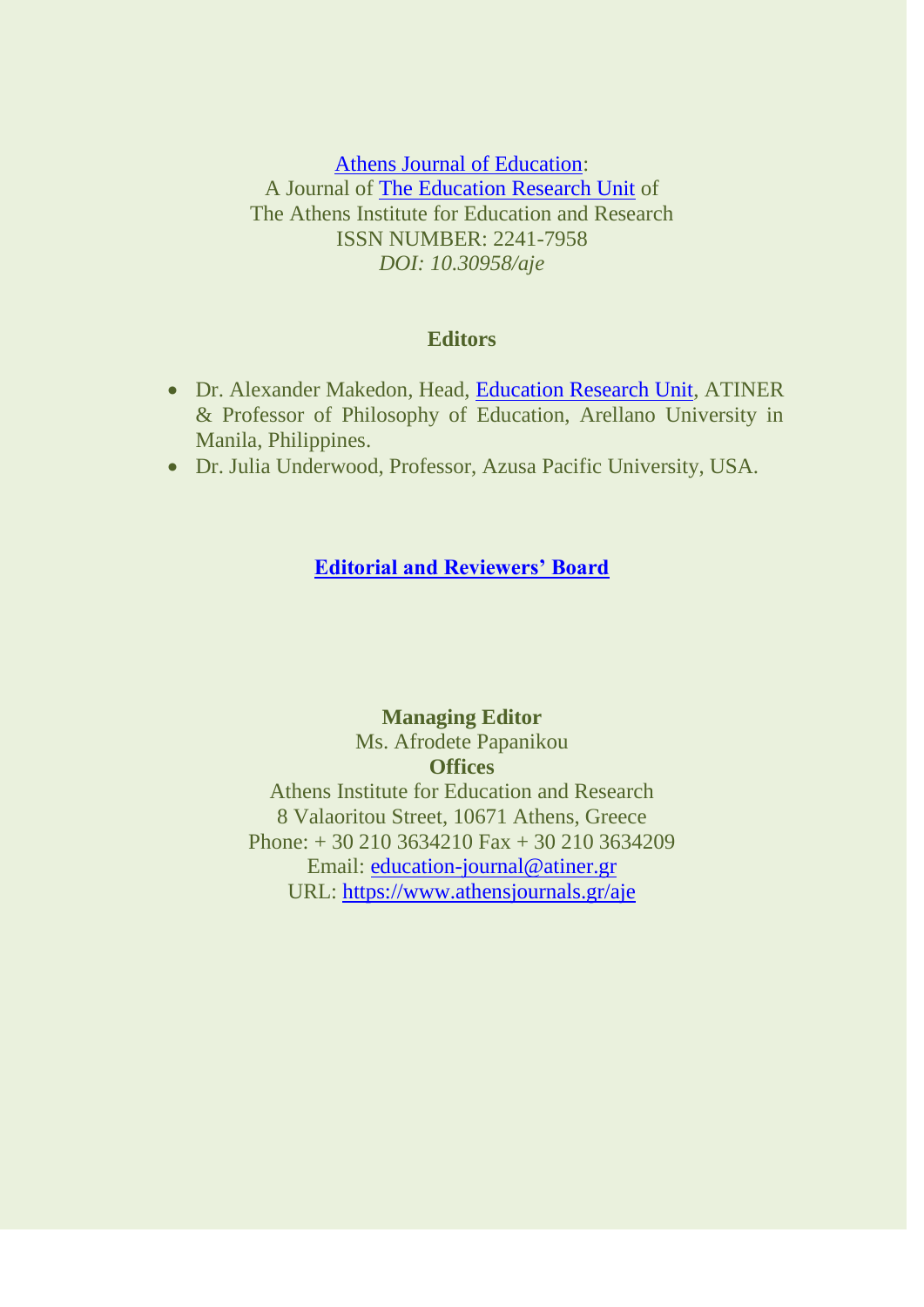## *[Athens Journal of Education](https://www.athensjournals.gr/aje)*

**Volume 5, Issue 2, May 2018**

| <b>Table of Contents</b>                                                                                                                                                                                    |            |
|-------------------------------------------------------------------------------------------------------------------------------------------------------------------------------------------------------------|------------|
| <b>President's Message</b>                                                                                                                                                                                  | 109        |
| <b>ARTICLES</b>                                                                                                                                                                                             |            |
| Differences in Academic Achievement as a Function of Instructional<br><b>Expenditure Ratio for Students in Poverty</b><br>Susan Hoisington, John R. Slate, Cynthia Martinez-Garcia &<br><b>Wally Barnes</b> | 111        |
| <b>Identifying and Supporting Numeracy Needs of First Year Undergraduate</b><br><b>Education Students</b><br>Fiona Budgen & John West                                                                       | <b>131</b> |
| A Teaching Career: Mobility and Stagnation<br>Sara Zamir                                                                                                                                                    | 145        |
| <b>Student Engagement through Visual Thinking Routines</b><br>Alain Gholam                                                                                                                                  | <b>161</b> |
| Jordanian Pre-service EFL Teachers' Perspectives about Phonological<br><b>Awareness: Contributions to reading development</b><br>Yousef Alshaboul                                                           | 173        |
| <b>Announcements</b>                                                                                                                                                                                        | <b>189</b> |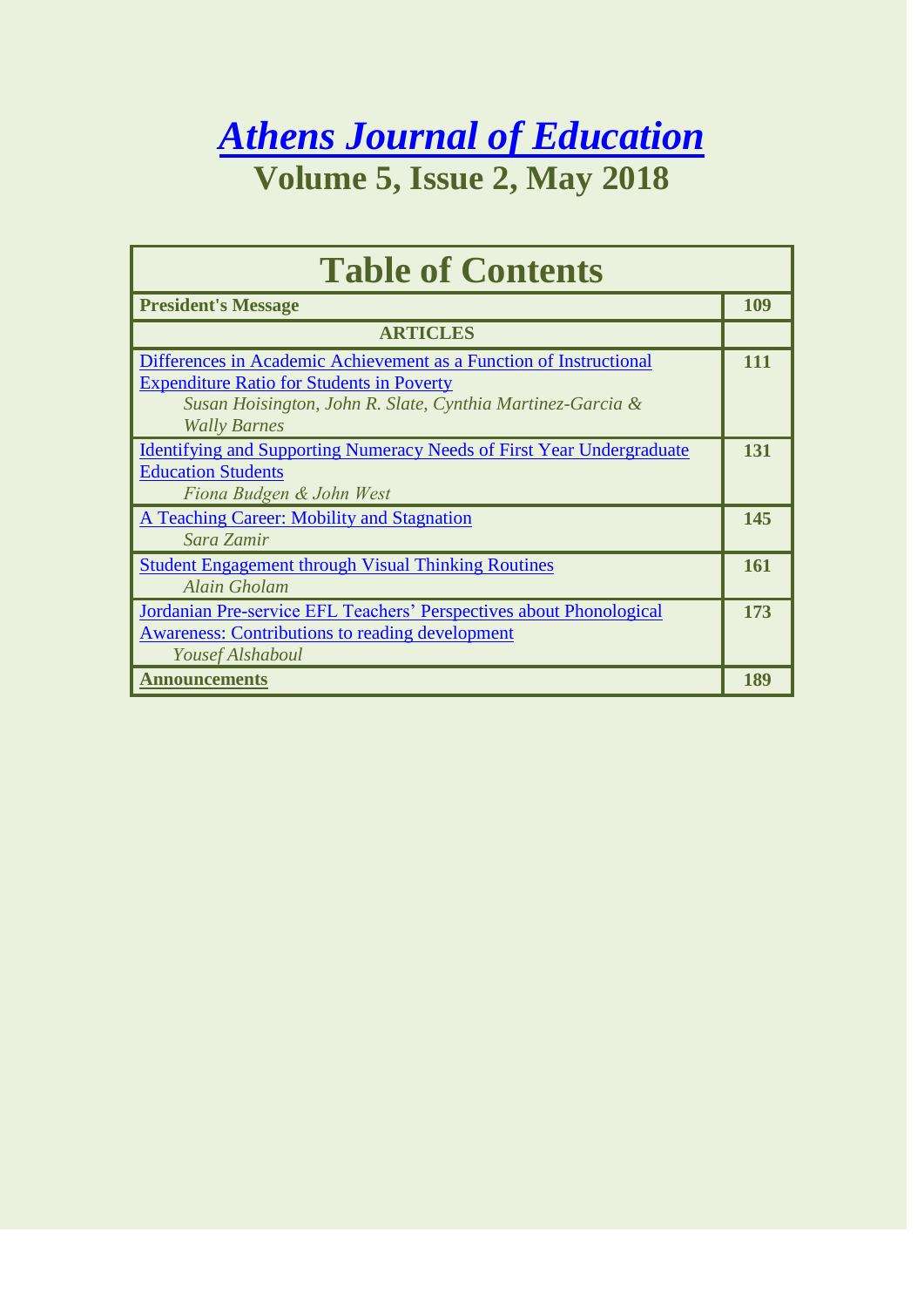